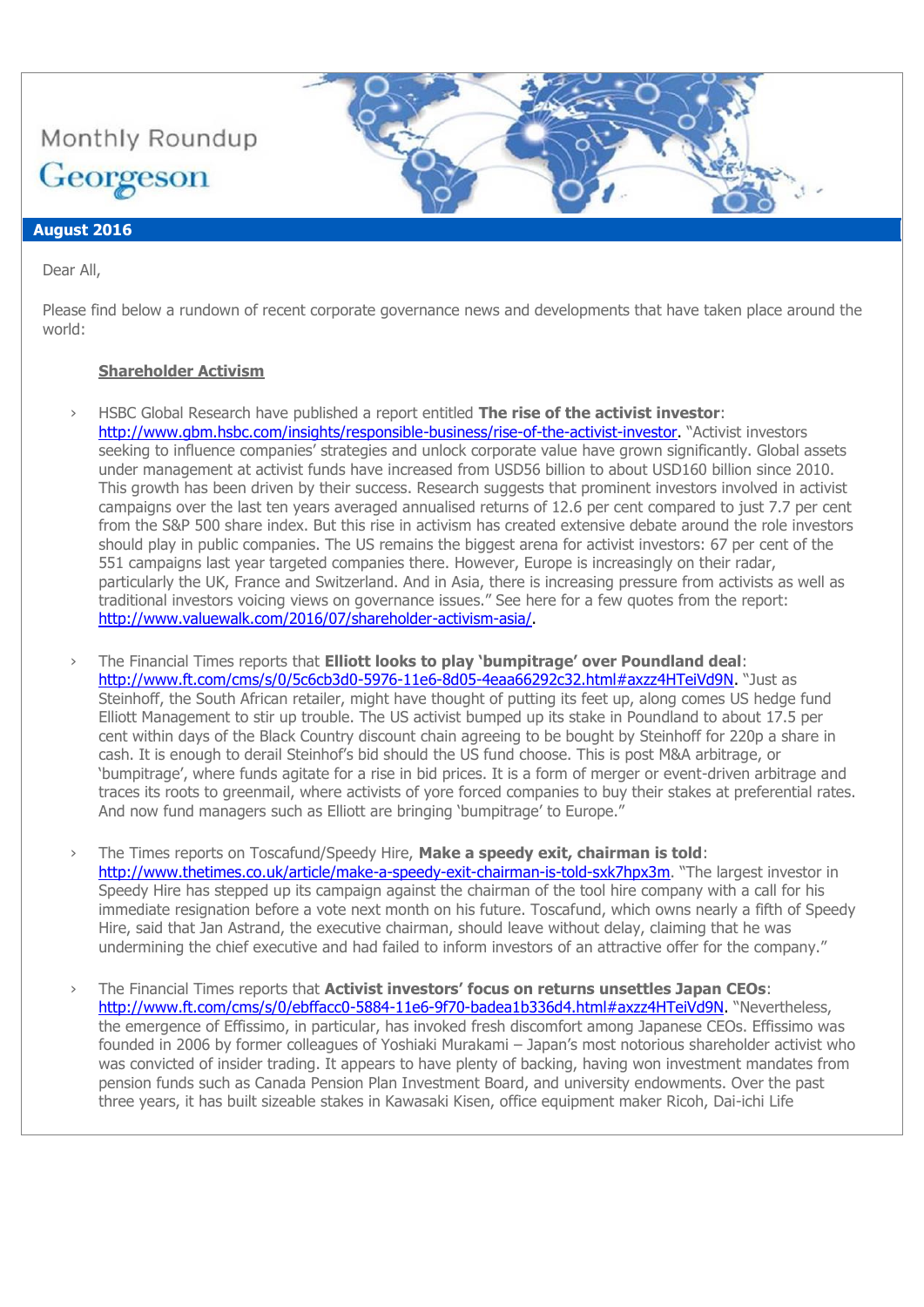Insurance and Apple supplier Japan Display – but little else is known about the media-shy investment fund."

- › Bloomberg reports that **Brexit Vote Creates Buying Opportunity for Activist Investors**: [http://www.bloomberg.com/news/articles/2016-08-16/brexit-vote-creates-buying-opportunity-for-activist](http://www.bloomberg.com/news/articles/2016-08-16/brexit-vote-creates-buying-opportunity-for-activist-investors)[investors](http://www.bloomberg.com/news/articles/2016-08-16/brexit-vote-creates-buying-opportunity-for-activist-investors). "Since the June 23 EU referendum, funds that agitate for changes in corporate strategy or seek board seats in an effort to lift share prices have stepped up their presence at a growing number of Londonlisted companies, from brewer SABMiller Plc to bookmaker William Hill Plc to television and film distributor Entertainment One Ltd. Activists like Livermore Partners Inc. and Crystal Amber Fund Ltd. say the Brexit vote has created opportunities by driving down the pound and the share prices of some U.K. companies. The increased affordability of U.K. assets more than makes up for uncertainties prompted by the referendum, they say."
- › The Wall Street Journal reports that **ValueAct Places \$1.1 Billion Bet on Morgan Stanley**: [http://www.wsj.com/articles/valueact-takes-stake-in-morgan-stanley-1471297921.](http://www.wsj.com/articles/valueact-takes-stake-in-morgan-stanley-1471297921) "Activist investor ValueAct Capital Management LP disclosed Monday that it had taken a \$1.1 billion stake in Morgan Stanley, signaling a potential rallying cry for bank investors after years of poor returns. ValueAct's stake of 38 million shares represents about 2% of the shares outstanding in Morgan Stanley. But unlike most activist positions, ValueAct says it is the market, not the company, that has it wrong."

### **Europe…**

› Institutional Shareholder Services (ISS) has launched the **ISS 2017 Annual Policy Survey**: [https://www.issgovernance.com/iss-launches-2017-global-benchmark-policy-survey/.](https://www.issgovernance.com/iss-launches-2017-global-benchmark-policy-survey/) "This year the survey covers a number of key issues for consideration as part of potential updates in 2017 to ISS' benchmark policy guidelines, including questions on how to define 'overboarding' for executive board chairs and gauging respondents' preferred frequency of say-on-pay votes in the U.S., the use of time-based vesting shares in the U.K., and the use of sign-on awards for directors in Canada. […] After analysis and consideration of the survey responses, ISS will, as in prior years, later open a comment period for all interested market participants on the final proposed changes to our policies for 2017." The full survey questionnaire is available here: [https://www.issgovernance.com/file/policy/2017-iss-policy-survey.pdf.](https://www.issgovernance.com/file/policy/2017-iss-policy-survey.pdf) **The survey questions that relate to Europe are**: 8 (Cross-border executive pay assessments – US/UK), 9 (C-share issuance at investment trusts – UK/Ireland), 10 (Metrics used in P4P assessments – US/Canada/Europe), and, 11 (P4P assessment as component of remuneration analysis – Europe). **The survey closes on 30 August at 5pm ET.** 

## **…and beyond**

› The Financial Times reports that **Shake-up calls mount as lack of diversity on US boards laid bare**: [http://www.ft.com/cms/s/0/d122771c-60c1-11e6-b38c-7b39cbb1138a.html#axzz4HTeiVd9N.](http://www.ft.com/cms/s/0/d122771c-60c1-11e6-b38c-7b39cbb1138a.html#axzz4HTeiVd9N) "Directors of large and midsize US companies are four years older, on average, than European directors and almost twice as likely to be over the age of 65, according to a Financial Times analysis. Female directors hold just 15 per cent of US board seats, compared to 25 per cent in Europe. The FT examination of data from ISS Analytics, the shareholder advisory service, also showed US directors have been in post two years longer than those in Europe, at 8.2 years compared to 6.1." The full analysis, entitled **US board composition: male, stale and**  frail?, is available here: [http://ig.ft.com/sites/us-board-diversity/.](http://ig.ft.com/sites/us-board-diversity/)

# **UK**

› The High Pay Centre has published a report entitled **The State of Pay: High Pay Centre briefing on executive pay: [http://highpaycentre.org/pubs/10-pay-rise-thatll-do-nicely.](http://highpaycentre.org/pubs/10-pay-rise-thatll-do-nicely)** "An annual survey of FTSE100 CEO pay packages released on 8.8.2016 by the High Pay Centre reveals that rewards at the top continue to grow at a double digit rate. The average FTSE100 CEO pay package was £5.48 million in 2015, up from £4.96 million in 2014." The full report is available here: http://highpaycentre.org/files/The State of Pay 2015.pdf. The Financial Times reported that **Blue-chip bosses' pay packets climb to 147 times those of**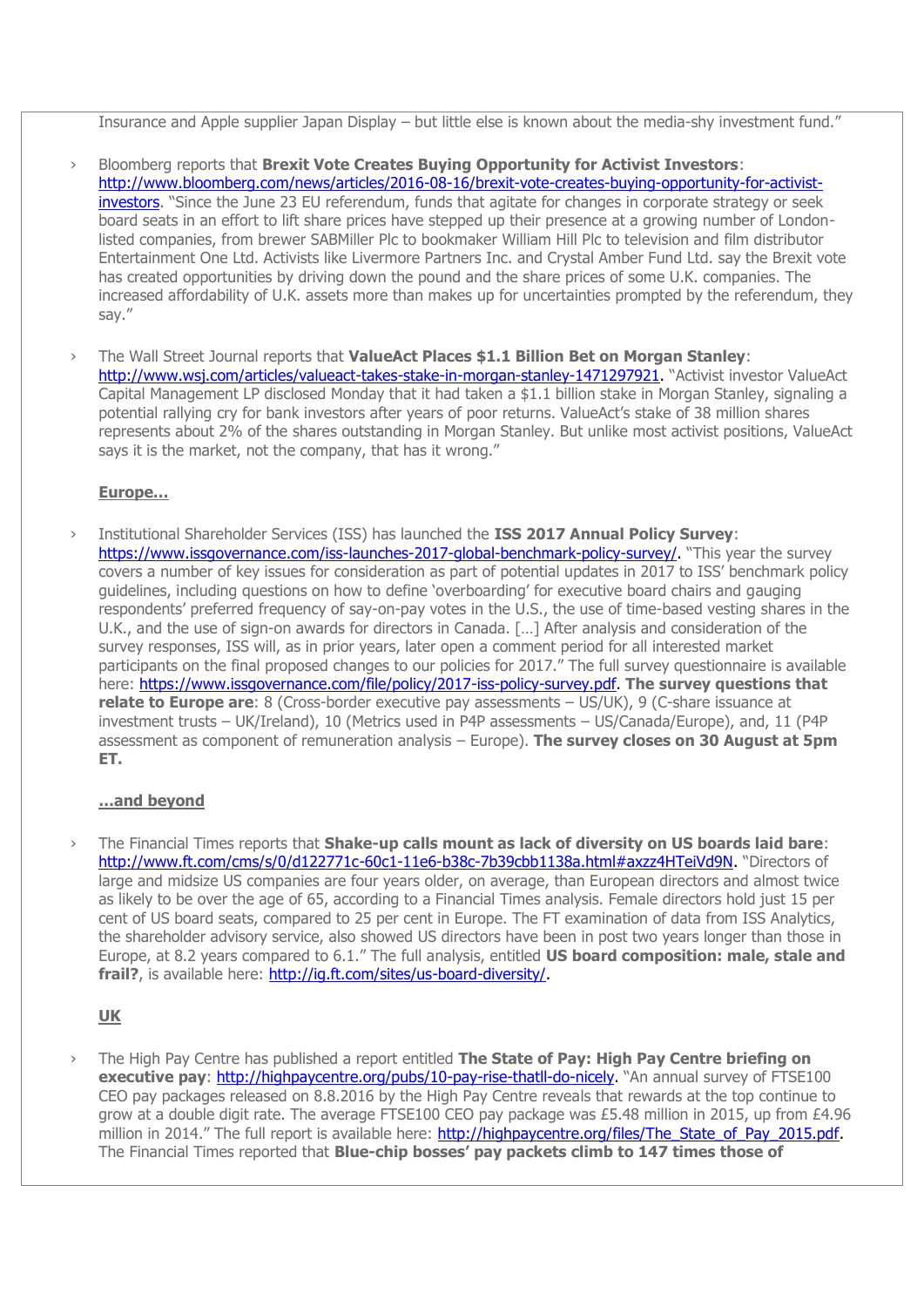#### **workers**: [http://www.ft.com/cms/s/0/4b6508ae-5cdb-11e6-a72a-bd4bf1198c63.html#axzz4HTeiVd9N.](http://www.ft.com/cms/s/0/4b6508ae-5cdb-11e6-a72a-bd4bf1198c63.html#axzz4HTeiVd9N)

- › The Wall Street Journal reports that **Helena Morrissey Steps Down as Newton CEO**: [http://www.wsj.com/articles/helena-morrissey-steps-down-as-newton-ceo-1471004136.](http://www.wsj.com/articles/helena-morrissey-steps-down-as-newton-ceo-1471004136) "Helena Morrissey, one of the most influential women in the City of London, is stepping down as chief executive of Newton Investment Management to become its nonexecutive chair. She will be succeeded by Hanneke Smits, former chief investment officer of private-equity firm Adams Street Partners, the London-based investmentmanagement company said Friday. Ms Morrissey has been in the top job at Newton, which has £52 billion (\$67.5 billion) in assets under management, for 15 years. She took the position after the shock departure of founders Stewart Newton and Charles Richardson, pioneers of global thematic investment, after the purchase of the firm by U.S. custody bank BNY Mellon. […] While retaining her position as chief executive, Ms Morrissey, a mother of nine, developed the 30% Club which lobbies companies to appoint women to 30% of their board positions."
- › The Financial Times reports that **Asset managers push back against activist pension funds**: [http://www.ft.com/cms/s/0/369b9ada-55a3-11e6-9664-e0bdc13c3bef.html#axzz4HTeiVd9N.](http://www.ft.com/cms/s/0/369b9ada-55a3-11e6-9664-e0bdc13c3bef.html#axzz4HTeiVd9N) "Pension funds, however, say that asset managers are thwarting an initiative launched last year by the Association of Member Nominated Trustees, the trade body of pension fund representatives, to influence the companies they invest in. The AMNT developed the so-called red line voting programme, which sets out standards around environmental, social and corporate governance issues, after a 2014 recommendation from the Law Commission. […] Pension funds, which can adopt all or some of the red lines, rely on the asset managers to implement their views on ESG issues when voting at company meetings. Several asset managers contacted for this article, however, said that voting the way that pension funds want is logistically challenging and potentially expensive if the scheme's money is invested alongside other investors' assets in so-called pooled  $f$ unds."
- › Simply Communicate reports that **Jimmy Choo hosts UK's first electronic AGM**: [https://www.simply](https://www.simply-communicate.com/news/simply-news/jimmy-choo-hosts-uk%E2%80%99s-first-electronic-agm)[communicate.com/news/simply-news/jimmy-choo-hosts-uk%E2%80%99s-first-electronic-agm.](https://www.simply-communicate.com/news/simply-news/jimmy-choo-hosts-uk%E2%80%99s-first-electronic-agm) "Jimmy Choo, the luxury brand specialising in shoes and accessories has hosted an electronic meeting, making the event accessible to all shareholders, regardless of their location." See here for the vote results: [http://ir1.euroinvestor.com/asp/ir/JimmyChoo/NewsRead.aspx?storyid=13394315&ishtml=1.](http://ir1.euroinvestor.com/asp/ir/JimmyChoo/NewsRead.aspx?storyid=13394315&ishtml=1)

#### **France**

› Variety reports that **Publicis Groupe Executive Kevin Roberts Resigns After Gender Comments Spark Controversy**: [http://variety.com/2016/biz/news/kevin-roberts-resigns-gender-publicis-1201829528/.](http://variety.com/2016/biz/news/kevin-roberts-resigns-gender-publicis-1201829528/) "Kevin Roberts, the prominent ad-industry executive, has elected to resign from his posts at France's Publicis Groupe in the wake of comments he made about gender diversity in the ad industry that sparked controversy on Madison Avenue. Publicis Groupe, which operates agencies like Leo Burnett and Publicis Media, said Roberts had elected to step down from his role September 1 as executive chairman of the company's large Saatchi & Saatchi unit as well as a role as 'head coach' at the corporation. His retirement date had been set for May, 2017."

#### **Germany**

› Handelsblatt has published a ranking of Supervisory Board members entitled **DAX-Aufsichtsräte im Umbruch: Der mühsame Wandel** ("DAX Supervisory Boards in transition: the laborious change"): [http://www.handelsblatt.com/my/unternehmen/management/dax-aufsichtsraete-im-umbruch-der-muehsame](http://www.handelsblatt.com/my/unternehmen/management/dax-aufsichtsraete-im-umbruch-der-muehsame-wandel/13847720.html)[wandel/13847720.html](http://www.handelsblatt.com/my/unternehmen/management/dax-aufsichtsraete-im-umbruch-der-muehsame-wandel/13847720.html) (in German). "The generational transition on the Supervisory Boards of companies is taking place only slowly. Even the gender quota has not brought much change. An exclusive Handelsblatt ranking indicates where the most movement has occurred." The full article is available here: [http://www.uni](http://www.uni-goettingen.de/de/document/download/700be866173b62b670240216e502afdc.pdf/Handelsblatt%20vom%2008%2007%202016.pdf)[goettingen.de/de/document/download/700be866173b62b670240216e502afdc.pdf/Handelsblatt%20vom%200](http://www.uni-goettingen.de/de/document/download/700be866173b62b670240216e502afdc.pdf/Handelsblatt%20vom%2008%2007%202016.pdf) [8%2007%202016.pdf.](http://www.uni-goettingen.de/de/document/download/700be866173b62b670240216e502afdc.pdf/Handelsblatt%20vom%2008%2007%202016.pdf)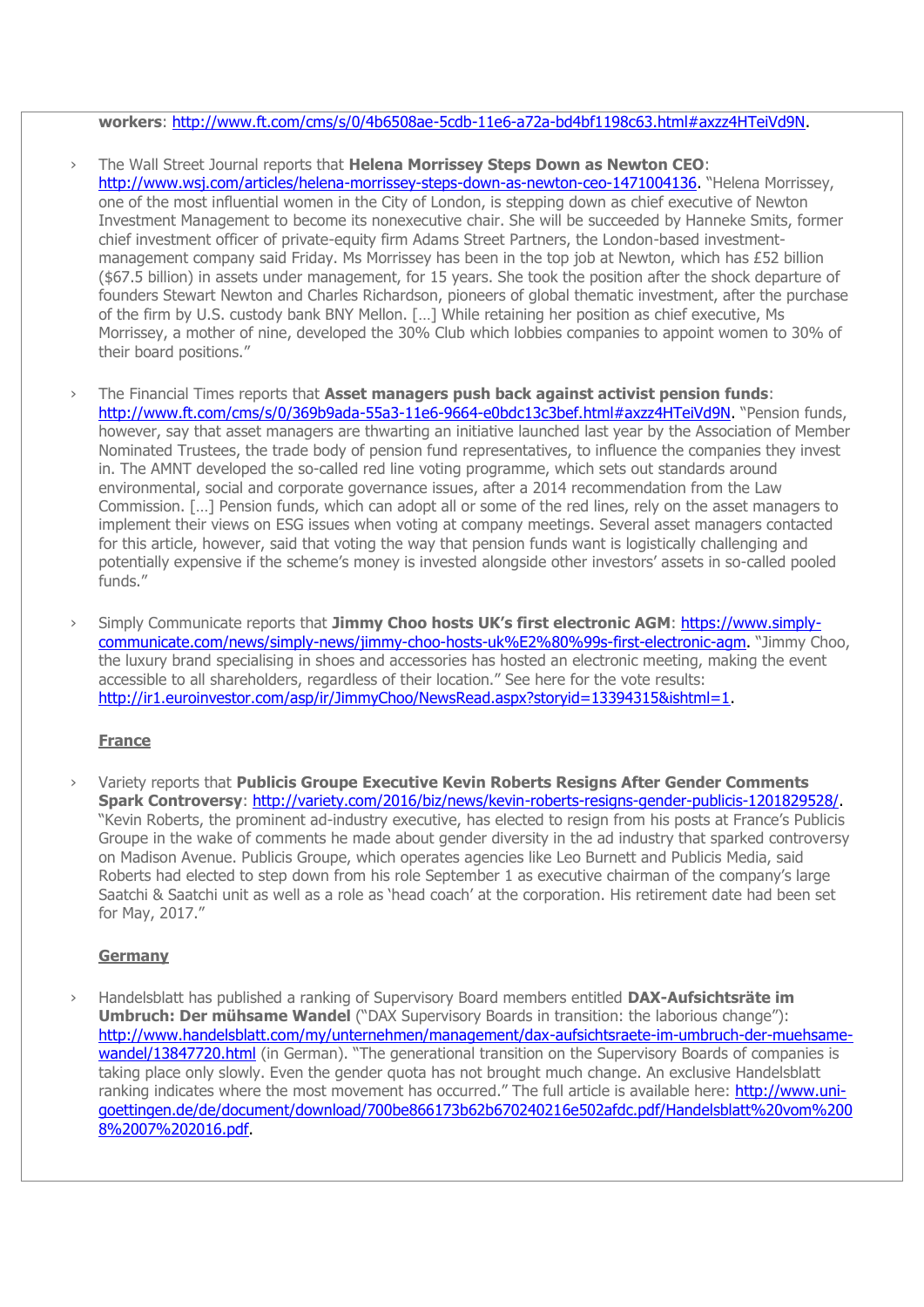› The New York Times reports that **In the U.S., VW Owners Get Cash. In Europe, They Get Plastic Tubes.**: [http://www.nytimes.com/2016/08/16/business/international/vw-volkswagen-europe-us-lawsuit](http://www.nytimes.com/2016/08/16/business/international/vw-volkswagen-europe-us-lawsuit-settlement.html)[settlement.html.](http://www.nytimes.com/2016/08/16/business/international/vw-volkswagen-europe-us-lawsuit-settlement.html) "Volkswagen owners in the United States will receive about \$20,000 per car as compensation for the company's diesel deception. Volkswagen owners in Europe at most get a software update and a short length of plastic tubing. The startling gap in treatment is the result of European laws that shield corporations from class-action suits brought by unhappy consumers. Now a group of online legal start-ups wants to change the status quo. Lawyers in Berlin, Paris and elsewhere in Europe are teaming up with new online services to recruit clients en masse and try to get around the usual restrictions on consumer lawsuits. If they are successful, the cost to Volkswagen will dwarf the company's \$15 billion settlement in the United States."

## **Netherlands**

› The Monitoring Committee Corporate Governance Code has published a report entitled **Proposal for applicability Corporate Governance Code to one-tier boards**: [http://www.commissiecorporategovernance.nl/?page=3075.](http://www.commissiecorporategovernance.nl/?page=3075) "The proposal for revision of the Code, published on 11 February 2016 specifically addresses two-tier boards. Due to the increase in the number of listed companies with a one-tier board, the Committee deems it useful to further clarify how the Code can be applied by such companies. The Committee proposes to add a principle and best practices provisions to the revised Code and, in addition, to publish a document containing additional guidance. This guidance elaborates on the way in which the Code can be applied by companies with a one-tier board." The full document is available here: [http://www.commissiecorporategovernance.nl/download/?id=3066.](http://www.commissiecorporategovernance.nl/download/?id=3066)

## **United States**

- › The Wall Street Journal reports that **Wall Street Pushes Back on Proposed Rules on Executive Compensation**: [http://www.wsj.com/articles/wall-street-pushes-back-on-proposed-rules-on-executive](http://www.wsj.com/articles/wall-street-pushes-back-on-proposed-rules-on-executive-compensation-1470425237)[compensation-1470425237.](http://www.wsj.com/articles/wall-street-pushes-back-on-proposed-rules-on-executive-compensation-1470425237) "Wall Street is fighting new rules on how executives are paid, portraying a recent proposal as a 'one size fits all' approach that is 'overly prescriptive.' Financial institutions and trade associations submitted more than three dozen comment letters, offering a litany of criticisms about a revised plan to overhaul Wall Street pay in response to the financial crisis. Chief among the complaints: Regulators' failure to account for changes in recent years to firms' compensation practices, designed to curb designed to curb unreasonable risk taking."
- › William C. Johnson (Suffolk University), Jonathan M. Karpoff (University of Washington) and Sangho Yi (Sogang University) have published a paper entitled **The Lifecycle of Firm Takeover Defenses**: [http://papers.ssrn.com/sol3/papers.cfm?abstract\\_id=2808208.](http://papers.ssrn.com/sol3/papers.cfm?abstract_id=2808208) "We propose and test the hypothesis that takeover defenses confer costs and benefits to a firm's shareholders that change in systematic ways as the firm ages. In particular, the cost of managerial entrenchment increases as managerial ownership declines, and the benefits of stakeholder bonding via takeover defenses decrease, as a firm grows and diversifies. A valuemaximizing response to such changes would be for firms to shed takeover defenses as they age. We document, however, that firms' use of takeover defenses is sticky, as the likelihood of a firm keeping its current takeover defenses in any given year is 98%, and 90% of firms never remove any takeover defenses during the 15 years after their IPOs." Also see here: [https://corpgov.law.harvard.edu/2016/08/15/the](https://corpgov.law.harvard.edu/2016/08/15/the-lifecycle-of-firm-takeover-defenses/)[lifecycle-of-firm-takeover-defenses/.](https://corpgov.law.harvard.edu/2016/08/15/the-lifecycle-of-firm-takeover-defenses/)

### **Australia**

› Bloomberg reports that **Australia Blocks Foreign Bids for Electricity Supplier Ausgrid**: [http://www.bloomberg.com/news/articles/2016-08-11/australia-rejects-bids-for-electricity-supplier-ausgrid.](http://www.bloomberg.com/news/articles/2016-08-11/australia-rejects-bids-for-electricity-supplier-ausgrid) "Australia rejected bids for electricity network Ausgrid from Hong Kong billionaire Li Ka-shing and State Grid Corp. of China, amid growing opposition to selling infrastructure assets to overseas investors. Treasurer Scott Morrison said it would be contrary to national security to allow the offers to proceed in their current form and said the bidders, which he didn't name, have been given a week to respond. […] The move is the latest sign that protectionism is on the rise in Australia, where Morrison earlier this year blocked the sale of the nation's